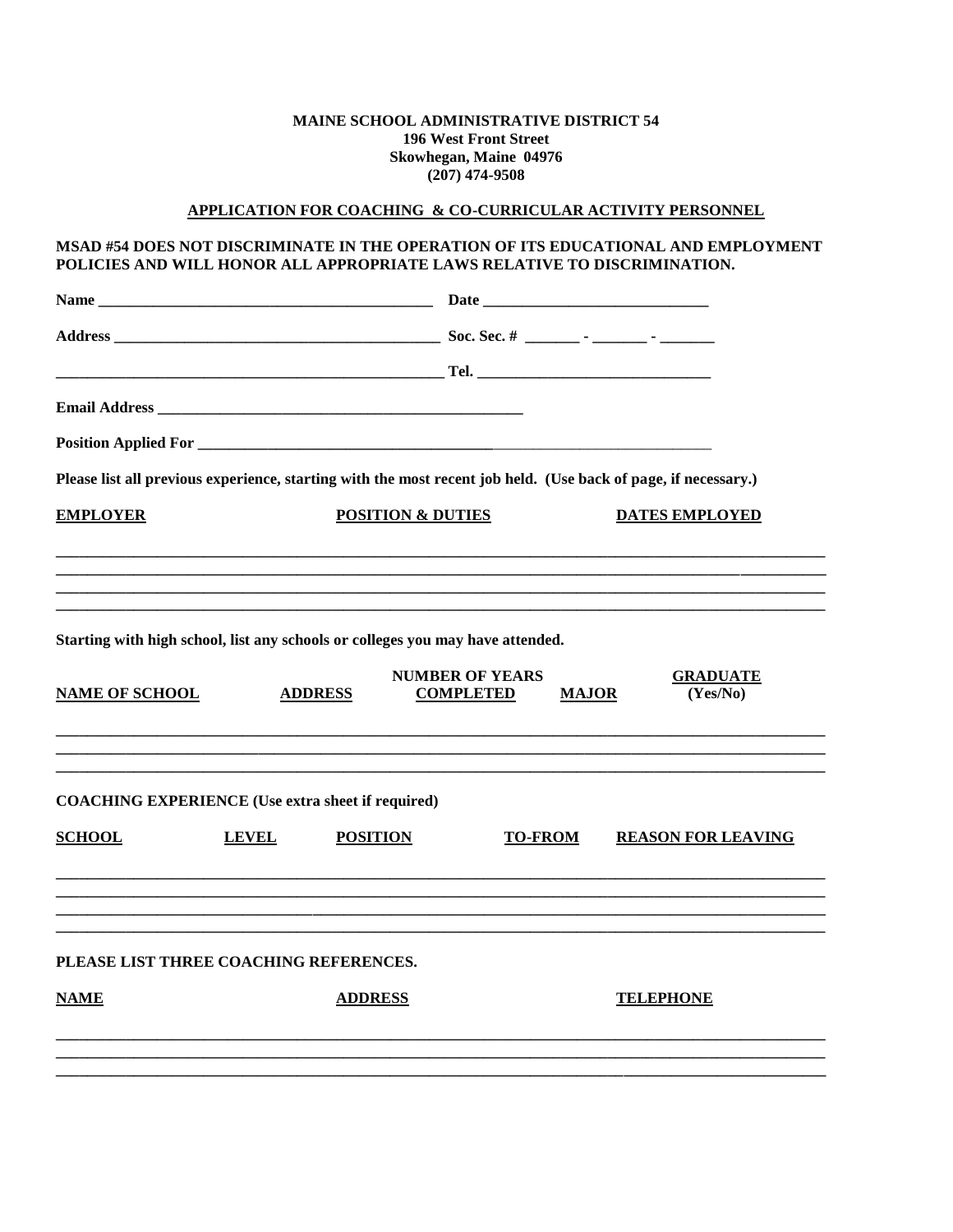#### **BACKGROUND:**

| Have you ever been disciplined, discharged, or asked to resign from a prior position?                                                                                                                                                                                                                                                          | $Yes \_\_ No \_\_$         |
|------------------------------------------------------------------------------------------------------------------------------------------------------------------------------------------------------------------------------------------------------------------------------------------------------------------------------------------------|----------------------------|
| Have you ever resigned from a prior position after a complaint had been received against you<br>or your conduct was under investigation or review?                                                                                                                                                                                             | $Yes$ __ $No$ __           |
| Has your contract in a prior position ever been non-renewed?                                                                                                                                                                                                                                                                                   | Yes $\_\_\_\$ No $\_\_\_\$ |
| Have you ever been charged with or investigated for sexual abuse or harassment of another<br>person?                                                                                                                                                                                                                                           | Yes $\_\_\_\$ No $\_\_\_\$ |
| Have you ever been convicted of a crime (other than a minor traffic offense)?                                                                                                                                                                                                                                                                  | Yes $\_\_\_\$ No $\_\_\_\$ |
| Have you ever entered a plea of guilty or "no contest" (nolo contendere) to any crime<br>(other than a minor traffic offense)?                                                                                                                                                                                                                 | Yes $\_\_\_\$ No $\_\_\_\$ |
| Have you ever had a professional license or certificate suspended or revoked in any state, or<br>have you ever voluntarily surrendered, temporarily or permanently, a professional license or<br>certificate in any state?                                                                                                                     | $Yes \_\_ No \_\_$         |
| Has any court ever deferred, filed or dismissed proceedings without a finding of guilty and<br>required that you pay a fine, penalty or court costs and/or imposed a requirement as to your behavior<br>or conduct for a period of time in connection with any crime (other than a minor traffic                                               |                            |
| offense)?                                                                                                                                                                                                                                                                                                                                      | Yes $\_\_\_\$ No $\_\_\_\$ |
| If you have answered YES to any of the previous questions, provide full details below, including, with respect to court actions,<br>the date, offense in question, and the address of the court involved. Use additional sheets if necessary. Conviction or other<br>disposition of a crime is not necessarily an automatic bar to employment. |                            |

**My signature below constitutes authorization to check my employment history, including without limitation, criminal arrest and conviction record checks, reference checks, and release of investigatory information possessed by any state, local or federal agency. I further authorize those persons, agencies or entities that MSAD #54 contacts in connection with my employment application to fully provide MSAD #54 any information on the matters set forth above. I expressly waive in connection with any request for or provision of such information, any claims including without limitation, defamation, emotional distress, invasion of privacy, or interference with contractual relations that I might otherwise have against MSAD #54, its agents, and officials or against any provider of such information.**

**I understand that information submitted in and with this application may be disclosed to a screening and/or interviewing committee, which may include board members, administrators, other staff, and members of the community. I give my consent to this disclosure.**

**\_\_\_\_\_\_\_\_\_\_\_\_\_\_\_\_\_\_\_\_\_\_\_\_\_\_\_\_\_\_\_\_\_\_\_\_\_\_\_\_\_\_\_\_\_\_\_\_\_\_\_\_\_\_\_\_\_\_\_\_\_\_\_\_\_\_\_\_\_\_\_\_\_\_\_\_\_\_\_\_\_\_\_\_\_\_\_\_\_\_\_\_\_\_\_\_\_\_**

 **Signature/Date**

**\_\_\_\_\_\_\_\_\_\_\_\_\_\_\_\_\_\_\_\_\_\_\_\_\_\_\_\_\_\_\_\_\_\_\_\_\_\_\_\_\_\_\_\_\_\_\_**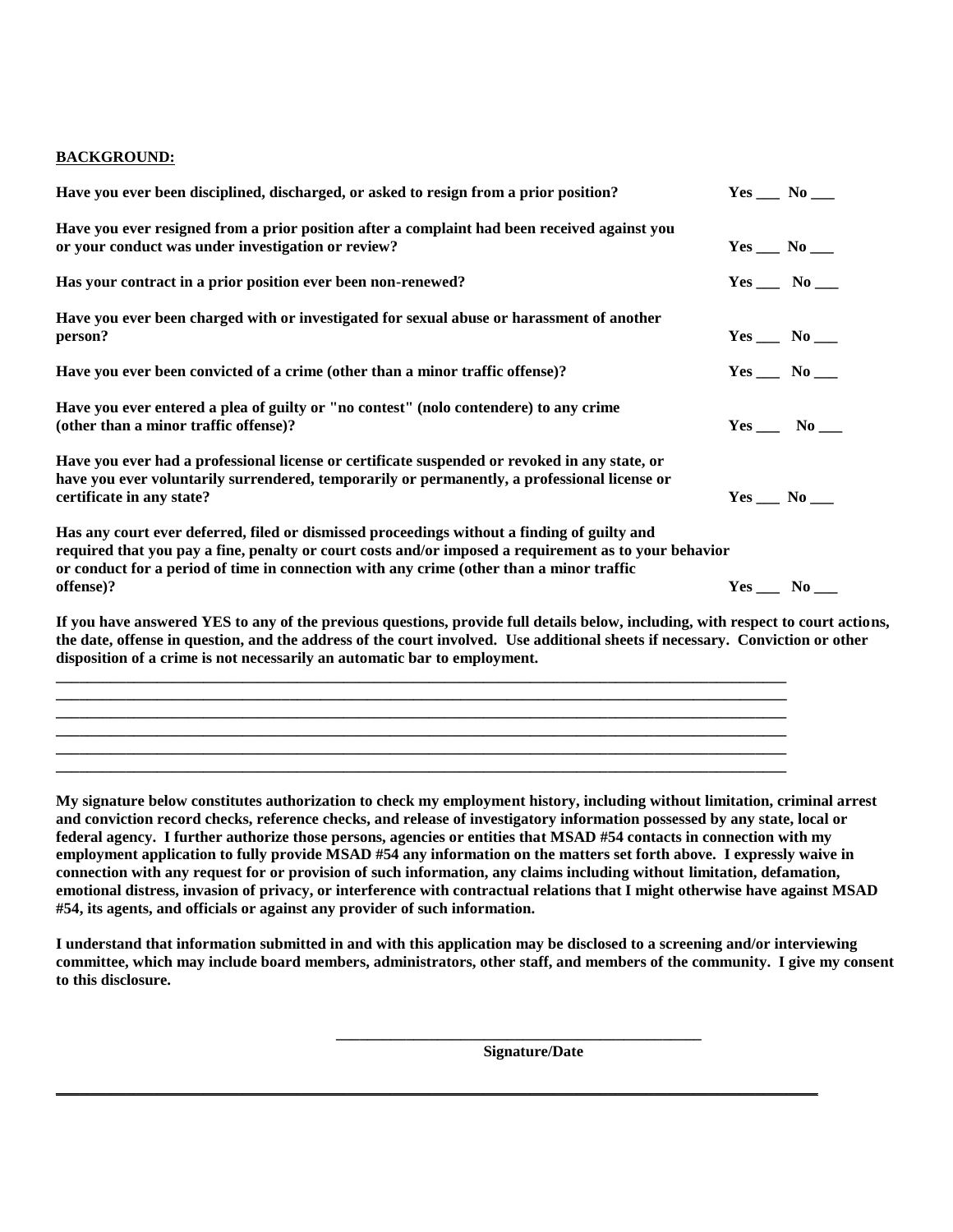APPLICATION FOR COACHING PERSONNEL CHECK LIST: The completed employment application can not be evaluated unless all of the following materials have been provided.

**Application form fully completed** 

- YES to any of the questions in the Background section explained
- **Application signed**

NOTE: ALL APPLICATION MATERIALS BECOME THE PROPERTY OF MSAD #54. NONE WILL BE RETURNED. PROVIDING ANY FALSE OR MISLEADING INFORMATION ON THIS APPLICATION OR IN THE APPLICATION OR EMPLOYMENT SCREENING PROCESS SHALL BE FULLY SUFFICIENT GROUNDS TO REFUSE TO EMPLOY THE APPLICANT OR, IF THE APPLICANT HAS BEEN EMPLOYED, TO IMMEDIATELY DISMISS THE APPLICANT/EMPLOYEE.

PHILOSOPHY (Explain your philosophy as it applies to these areas).

1. Winning

### 2. Sportsmanship

## 3. Discipline